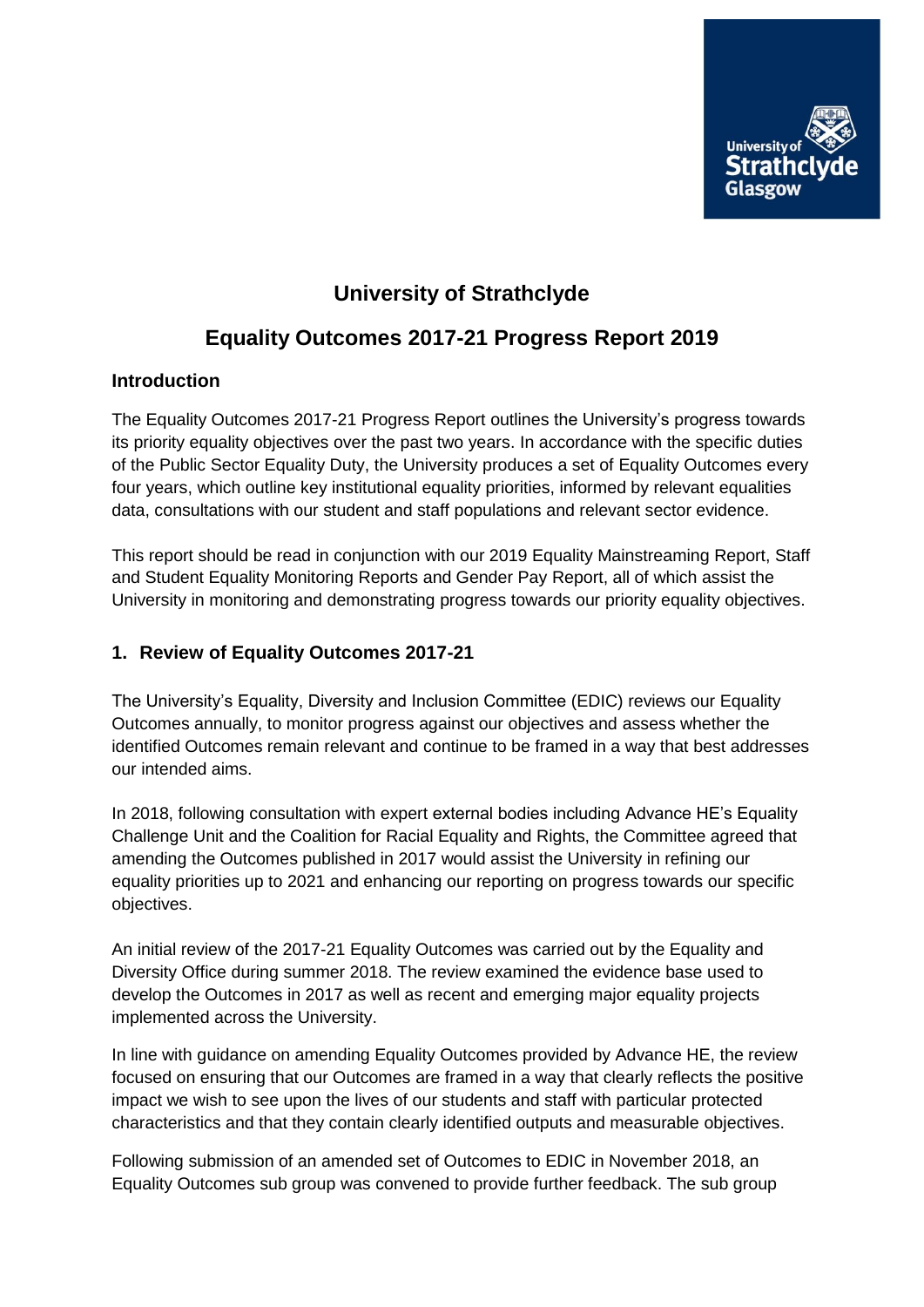comprised of representatives from the Equality and Diversity Office, Widening Access team, the University's four Faculties (Engineering, Humanities and Social Sciences, Science and Strathclyde Business School), Human Resources Office and Strathclyde Students' Union.

The refreshed Equality Outcomes 2017-21 are presented in Appendix A. It should be noted that these represent a refinement of our equality objectives and that there has been no reduction in the scale or scope of activity.

- Four out of six of the Outcomes in our April 2017 publication have been reworded and reframed to more fully articulate their intended aim and to ensure that progress against them can be most effectively measured
- Three new outcomes have been included which reflect major, evidence based equality activities and projects currently underway
- Two outcomes listed in our April 2017 publication have been removed as it was concluded that they more accurately reflected some of our equality mainstreaming activity, as opposed to more specific and time limited objectives

Our previously published set of Equality Outcomes 2017-21 remain available on the archived equality reports section of our website.

### **2. Progress**

Progress against the Equality Outcomes is shown in Appendix A. Key highlights include:

- Establishment of the student focussed Gender Action Plan
- Renewal of the University's institutional Bronze Athena SWAN award and significant progress in achieving departmental awards
- Publication and sector wide implementation of our Equally Safe in Higher Education and TransEDU practical toolkits and research recommendations
- Establishment of a Carers Policy, staff Carers Group and website and achievement of the Carer Positive Engaged award
- Work towards achieving LGBT Youth Scotland's LGBT Charter Mark accreditation
- Creation of and significant investment in a new Disability and Wellbeing team and implementation of the student Mental Health Action Plan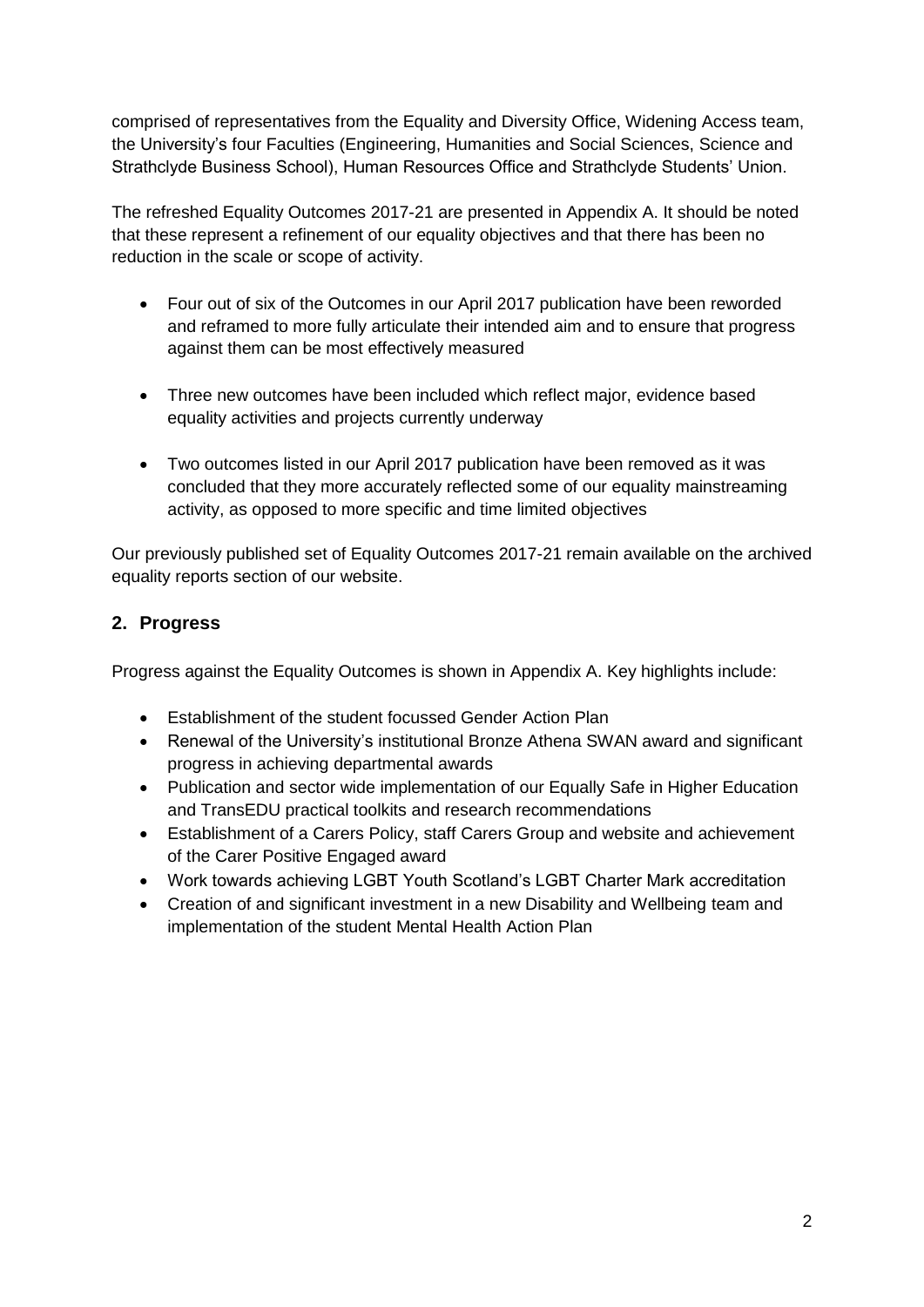| PCs: Sex, gender reassignment<br>1. Identified gender<br>1.1 Develop a single<br><b>Measurements</b><br>• University Gender Action<br>imbalances and barriers in<br><b>University Gender Action</b><br>• Staff and student equality<br>Plan established in 2017/18.<br>Plan (UGAP) which<br>student and staff populations<br>General Duty: Advance equality<br>monitoring data and reports:<br>Progress is overseen by the<br>encompasses staff and<br>of opportunity between people<br>with regard to access to<br>2017 and annually<br><b>Gender Equality Steering</b><br>student gender equality<br>who share a protected<br>learning, attainment,<br>Group (GESG), reporting to<br>• Athena SWAN application<br>actions and initiatives, taking<br>characteristic and those who do<br>employment, career<br>the Equality, Diversity and<br>submissions and awards:<br>development and promotions<br>into account the intersection<br>Inclusion Committee (EDIC)<br>2017 and annually<br>not<br>are addressed<br>of other protected<br>• Staff and student<br>characteristics<br>General Duty: Eliminate<br>consultation results by<br>unlawful discrimination,<br><b>Rationale</b><br>1.2 Renew institutional<br>• Bronze institutional Athena<br>demographic/protected<br>2017 Staff and student<br>harassment and victimisation<br>Bronze Athena SWAN award<br>SWAN award renewed in<br>characteristics: report by<br>equality monitoring data,<br>and other conduct prohibited by<br>and implement 2017-21<br>November 2017. Action plan<br>2021<br>including that which informs<br>the Equality Act<br>action plan<br>overseen by GESG, as<br>• Annual reporting on student<br>our institutional Athena<br>above.<br>focussed Gender Action Plan<br>SWAN Action Plan 2017-21<br>1.3 Support all academic<br>via SFC Outcome Agreement<br>• All departments now hold<br>and our student Gender<br>departments to make<br>or are in the process of<br>Action Plan, demonstrates<br>submissions for Athena<br><b>Monitoring</b><br>applying for Athena SWAN<br>imbalances in specific<br>SWAN departmental level<br>1.1 - 1.6 Gender Equality<br>awards. 20/26 potential<br>subject areas and career<br>awards and renew existing<br><b>Steering Group</b><br>departments have achieved<br>pipeline points.<br>awards<br>1.7: Equality and Diversity<br>awards to date (taking into<br>Office, Widening Access<br>account the departments<br>Research data from the<br>Manager, LGBT Champions<br>covered by the Business<br>University's <b>Equally Safe in</b><br>School's Faculty award).<br>Group<br><b>Higher Education and</b><br>1.8: Equally Safe in Higher<br>First non STEM awards were<br><b>TransEDU</b> projects<br>Education research team;<br>achieved in 2018.<br>demonstrates specific issues<br><b>Equally Safe Strathclyde</b><br>1.4 Consider and implement<br>• Student focussed Gender<br>and barriers with regard to<br><b>Steering Group</b><br>methods of addressing<br>Action Plan established in<br>gender based violence and<br>gender barriers and<br>2017, including themed<br>support for trans students<br>stereotypes for students<br>actions on Outreach and<br>and staff across the HE/FE<br>through course marketing,<br>Recruitment, Marketing and<br>sectors<br>recruitment and outreach<br>Course packaging.<br>Actions identified in Athena<br>1.5 Implement practical<br>'positive action' initiatives to<br>SWAN Action Plan 2017-21.<br>recruit female staff to<br>Activities undertaken to date | <b>Equality Outcome</b> | <b>Actions</b>            | <b>Measurement and</b> | <b>Relevant Protected</b>            | <b>Progress April 2019</b> |
|--------------------------------------------------------------------------------------------------------------------------------------------------------------------------------------------------------------------------------------------------------------------------------------------------------------------------------------------------------------------------------------------------------------------------------------------------------------------------------------------------------------------------------------------------------------------------------------------------------------------------------------------------------------------------------------------------------------------------------------------------------------------------------------------------------------------------------------------------------------------------------------------------------------------------------------------------------------------------------------------------------------------------------------------------------------------------------------------------------------------------------------------------------------------------------------------------------------------------------------------------------------------------------------------------------------------------------------------------------------------------------------------------------------------------------------------------------------------------------------------------------------------------------------------------------------------------------------------------------------------------------------------------------------------------------------------------------------------------------------------------------------------------------------------------------------------------------------------------------------------------------------------------------------------------------------------------------------------------------------------------------------------------------------------------------------------------------------------------------------------------------------------------------------------------------------------------------------------------------------------------------------------------------------------------------------------------------------------------------------------------------------------------------------------------------------------------------------------------------------------------------------------------------------------------------------------------------------------------------------------------------------------------------------------------------------------------------------------------------------------------------------------------------------------------------------------------------------------------------------------------------------------------------------------------------------------------------------------------------------------------------------------------------------------------------------------------------------------------------------------------------------------------------------------------------------------------------------------------------------------------------------------------------------------------------------------------------------------------------------------------------------------------------------------------------------------------------------------------------------------------------------------------------------------------|-------------------------|---------------------------|------------------------|--------------------------------------|----------------------------|
|                                                                                                                                                                                                                                                                                                                                                                                                                                                                                                                                                                                                                                                                                                                                                                                                                                                                                                                                                                                                                                                                                                                                                                                                                                                                                                                                                                                                                                                                                                                                                                                                                                                                                                                                                                                                                                                                                                                                                                                                                                                                                                                                                                                                                                                                                                                                                                                                                                                                                                                                                                                                                                                                                                                                                                                                                                                                                                                                                                                                                                                                                                                                                                                                                                                                                                                                                                                                                                                                                                                                                  |                         |                           | monitoring             | <b>Characteristics/Equality Duty</b> |                            |
|                                                                                                                                                                                                                                                                                                                                                                                                                                                                                                                                                                                                                                                                                                                                                                                                                                                                                                                                                                                                                                                                                                                                                                                                                                                                                                                                                                                                                                                                                                                                                                                                                                                                                                                                                                                                                                                                                                                                                                                                                                                                                                                                                                                                                                                                                                                                                                                                                                                                                                                                                                                                                                                                                                                                                                                                                                                                                                                                                                                                                                                                                                                                                                                                                                                                                                                                                                                                                                                                                                                                                  |                         |                           |                        |                                      |                            |
|                                                                                                                                                                                                                                                                                                                                                                                                                                                                                                                                                                                                                                                                                                                                                                                                                                                                                                                                                                                                                                                                                                                                                                                                                                                                                                                                                                                                                                                                                                                                                                                                                                                                                                                                                                                                                                                                                                                                                                                                                                                                                                                                                                                                                                                                                                                                                                                                                                                                                                                                                                                                                                                                                                                                                                                                                                                                                                                                                                                                                                                                                                                                                                                                                                                                                                                                                                                                                                                                                                                                                  |                         |                           |                        |                                      |                            |
|                                                                                                                                                                                                                                                                                                                                                                                                                                                                                                                                                                                                                                                                                                                                                                                                                                                                                                                                                                                                                                                                                                                                                                                                                                                                                                                                                                                                                                                                                                                                                                                                                                                                                                                                                                                                                                                                                                                                                                                                                                                                                                                                                                                                                                                                                                                                                                                                                                                                                                                                                                                                                                                                                                                                                                                                                                                                                                                                                                                                                                                                                                                                                                                                                                                                                                                                                                                                                                                                                                                                                  |                         |                           |                        |                                      |                            |
|                                                                                                                                                                                                                                                                                                                                                                                                                                                                                                                                                                                                                                                                                                                                                                                                                                                                                                                                                                                                                                                                                                                                                                                                                                                                                                                                                                                                                                                                                                                                                                                                                                                                                                                                                                                                                                                                                                                                                                                                                                                                                                                                                                                                                                                                                                                                                                                                                                                                                                                                                                                                                                                                                                                                                                                                                                                                                                                                                                                                                                                                                                                                                                                                                                                                                                                                                                                                                                                                                                                                                  |                         |                           |                        |                                      |                            |
|                                                                                                                                                                                                                                                                                                                                                                                                                                                                                                                                                                                                                                                                                                                                                                                                                                                                                                                                                                                                                                                                                                                                                                                                                                                                                                                                                                                                                                                                                                                                                                                                                                                                                                                                                                                                                                                                                                                                                                                                                                                                                                                                                                                                                                                                                                                                                                                                                                                                                                                                                                                                                                                                                                                                                                                                                                                                                                                                                                                                                                                                                                                                                                                                                                                                                                                                                                                                                                                                                                                                                  |                         |                           |                        |                                      |                            |
|                                                                                                                                                                                                                                                                                                                                                                                                                                                                                                                                                                                                                                                                                                                                                                                                                                                                                                                                                                                                                                                                                                                                                                                                                                                                                                                                                                                                                                                                                                                                                                                                                                                                                                                                                                                                                                                                                                                                                                                                                                                                                                                                                                                                                                                                                                                                                                                                                                                                                                                                                                                                                                                                                                                                                                                                                                                                                                                                                                                                                                                                                                                                                                                                                                                                                                                                                                                                                                                                                                                                                  |                         |                           |                        |                                      |                            |
|                                                                                                                                                                                                                                                                                                                                                                                                                                                                                                                                                                                                                                                                                                                                                                                                                                                                                                                                                                                                                                                                                                                                                                                                                                                                                                                                                                                                                                                                                                                                                                                                                                                                                                                                                                                                                                                                                                                                                                                                                                                                                                                                                                                                                                                                                                                                                                                                                                                                                                                                                                                                                                                                                                                                                                                                                                                                                                                                                                                                                                                                                                                                                                                                                                                                                                                                                                                                                                                                                                                                                  |                         |                           |                        |                                      |                            |
|                                                                                                                                                                                                                                                                                                                                                                                                                                                                                                                                                                                                                                                                                                                                                                                                                                                                                                                                                                                                                                                                                                                                                                                                                                                                                                                                                                                                                                                                                                                                                                                                                                                                                                                                                                                                                                                                                                                                                                                                                                                                                                                                                                                                                                                                                                                                                                                                                                                                                                                                                                                                                                                                                                                                                                                                                                                                                                                                                                                                                                                                                                                                                                                                                                                                                                                                                                                                                                                                                                                                                  |                         |                           |                        |                                      |                            |
|                                                                                                                                                                                                                                                                                                                                                                                                                                                                                                                                                                                                                                                                                                                                                                                                                                                                                                                                                                                                                                                                                                                                                                                                                                                                                                                                                                                                                                                                                                                                                                                                                                                                                                                                                                                                                                                                                                                                                                                                                                                                                                                                                                                                                                                                                                                                                                                                                                                                                                                                                                                                                                                                                                                                                                                                                                                                                                                                                                                                                                                                                                                                                                                                                                                                                                                                                                                                                                                                                                                                                  |                         |                           |                        |                                      |                            |
|                                                                                                                                                                                                                                                                                                                                                                                                                                                                                                                                                                                                                                                                                                                                                                                                                                                                                                                                                                                                                                                                                                                                                                                                                                                                                                                                                                                                                                                                                                                                                                                                                                                                                                                                                                                                                                                                                                                                                                                                                                                                                                                                                                                                                                                                                                                                                                                                                                                                                                                                                                                                                                                                                                                                                                                                                                                                                                                                                                                                                                                                                                                                                                                                                                                                                                                                                                                                                                                                                                                                                  |                         |                           |                        |                                      |                            |
|                                                                                                                                                                                                                                                                                                                                                                                                                                                                                                                                                                                                                                                                                                                                                                                                                                                                                                                                                                                                                                                                                                                                                                                                                                                                                                                                                                                                                                                                                                                                                                                                                                                                                                                                                                                                                                                                                                                                                                                                                                                                                                                                                                                                                                                                                                                                                                                                                                                                                                                                                                                                                                                                                                                                                                                                                                                                                                                                                                                                                                                                                                                                                                                                                                                                                                                                                                                                                                                                                                                                                  |                         |                           |                        |                                      |                            |
|                                                                                                                                                                                                                                                                                                                                                                                                                                                                                                                                                                                                                                                                                                                                                                                                                                                                                                                                                                                                                                                                                                                                                                                                                                                                                                                                                                                                                                                                                                                                                                                                                                                                                                                                                                                                                                                                                                                                                                                                                                                                                                                                                                                                                                                                                                                                                                                                                                                                                                                                                                                                                                                                                                                                                                                                                                                                                                                                                                                                                                                                                                                                                                                                                                                                                                                                                                                                                                                                                                                                                  |                         |                           |                        |                                      |                            |
|                                                                                                                                                                                                                                                                                                                                                                                                                                                                                                                                                                                                                                                                                                                                                                                                                                                                                                                                                                                                                                                                                                                                                                                                                                                                                                                                                                                                                                                                                                                                                                                                                                                                                                                                                                                                                                                                                                                                                                                                                                                                                                                                                                                                                                                                                                                                                                                                                                                                                                                                                                                                                                                                                                                                                                                                                                                                                                                                                                                                                                                                                                                                                                                                                                                                                                                                                                                                                                                                                                                                                  |                         |                           |                        |                                      |                            |
|                                                                                                                                                                                                                                                                                                                                                                                                                                                                                                                                                                                                                                                                                                                                                                                                                                                                                                                                                                                                                                                                                                                                                                                                                                                                                                                                                                                                                                                                                                                                                                                                                                                                                                                                                                                                                                                                                                                                                                                                                                                                                                                                                                                                                                                                                                                                                                                                                                                                                                                                                                                                                                                                                                                                                                                                                                                                                                                                                                                                                                                                                                                                                                                                                                                                                                                                                                                                                                                                                                                                                  |                         |                           |                        |                                      |                            |
|                                                                                                                                                                                                                                                                                                                                                                                                                                                                                                                                                                                                                                                                                                                                                                                                                                                                                                                                                                                                                                                                                                                                                                                                                                                                                                                                                                                                                                                                                                                                                                                                                                                                                                                                                                                                                                                                                                                                                                                                                                                                                                                                                                                                                                                                                                                                                                                                                                                                                                                                                                                                                                                                                                                                                                                                                                                                                                                                                                                                                                                                                                                                                                                                                                                                                                                                                                                                                                                                                                                                                  |                         |                           |                        |                                      |                            |
|                                                                                                                                                                                                                                                                                                                                                                                                                                                                                                                                                                                                                                                                                                                                                                                                                                                                                                                                                                                                                                                                                                                                                                                                                                                                                                                                                                                                                                                                                                                                                                                                                                                                                                                                                                                                                                                                                                                                                                                                                                                                                                                                                                                                                                                                                                                                                                                                                                                                                                                                                                                                                                                                                                                                                                                                                                                                                                                                                                                                                                                                                                                                                                                                                                                                                                                                                                                                                                                                                                                                                  |                         |                           |                        |                                      |                            |
|                                                                                                                                                                                                                                                                                                                                                                                                                                                                                                                                                                                                                                                                                                                                                                                                                                                                                                                                                                                                                                                                                                                                                                                                                                                                                                                                                                                                                                                                                                                                                                                                                                                                                                                                                                                                                                                                                                                                                                                                                                                                                                                                                                                                                                                                                                                                                                                                                                                                                                                                                                                                                                                                                                                                                                                                                                                                                                                                                                                                                                                                                                                                                                                                                                                                                                                                                                                                                                                                                                                                                  |                         |                           |                        |                                      |                            |
|                                                                                                                                                                                                                                                                                                                                                                                                                                                                                                                                                                                                                                                                                                                                                                                                                                                                                                                                                                                                                                                                                                                                                                                                                                                                                                                                                                                                                                                                                                                                                                                                                                                                                                                                                                                                                                                                                                                                                                                                                                                                                                                                                                                                                                                                                                                                                                                                                                                                                                                                                                                                                                                                                                                                                                                                                                                                                                                                                                                                                                                                                                                                                                                                                                                                                                                                                                                                                                                                                                                                                  |                         |                           |                        |                                      |                            |
|                                                                                                                                                                                                                                                                                                                                                                                                                                                                                                                                                                                                                                                                                                                                                                                                                                                                                                                                                                                                                                                                                                                                                                                                                                                                                                                                                                                                                                                                                                                                                                                                                                                                                                                                                                                                                                                                                                                                                                                                                                                                                                                                                                                                                                                                                                                                                                                                                                                                                                                                                                                                                                                                                                                                                                                                                                                                                                                                                                                                                                                                                                                                                                                                                                                                                                                                                                                                                                                                                                                                                  |                         |                           |                        |                                      |                            |
|                                                                                                                                                                                                                                                                                                                                                                                                                                                                                                                                                                                                                                                                                                                                                                                                                                                                                                                                                                                                                                                                                                                                                                                                                                                                                                                                                                                                                                                                                                                                                                                                                                                                                                                                                                                                                                                                                                                                                                                                                                                                                                                                                                                                                                                                                                                                                                                                                                                                                                                                                                                                                                                                                                                                                                                                                                                                                                                                                                                                                                                                                                                                                                                                                                                                                                                                                                                                                                                                                                                                                  |                         |                           |                        |                                      |                            |
|                                                                                                                                                                                                                                                                                                                                                                                                                                                                                                                                                                                                                                                                                                                                                                                                                                                                                                                                                                                                                                                                                                                                                                                                                                                                                                                                                                                                                                                                                                                                                                                                                                                                                                                                                                                                                                                                                                                                                                                                                                                                                                                                                                                                                                                                                                                                                                                                                                                                                                                                                                                                                                                                                                                                                                                                                                                                                                                                                                                                                                                                                                                                                                                                                                                                                                                                                                                                                                                                                                                                                  |                         |                           |                        |                                      |                            |
|                                                                                                                                                                                                                                                                                                                                                                                                                                                                                                                                                                                                                                                                                                                                                                                                                                                                                                                                                                                                                                                                                                                                                                                                                                                                                                                                                                                                                                                                                                                                                                                                                                                                                                                                                                                                                                                                                                                                                                                                                                                                                                                                                                                                                                                                                                                                                                                                                                                                                                                                                                                                                                                                                                                                                                                                                                                                                                                                                                                                                                                                                                                                                                                                                                                                                                                                                                                                                                                                                                                                                  |                         |                           |                        |                                      |                            |
|                                                                                                                                                                                                                                                                                                                                                                                                                                                                                                                                                                                                                                                                                                                                                                                                                                                                                                                                                                                                                                                                                                                                                                                                                                                                                                                                                                                                                                                                                                                                                                                                                                                                                                                                                                                                                                                                                                                                                                                                                                                                                                                                                                                                                                                                                                                                                                                                                                                                                                                                                                                                                                                                                                                                                                                                                                                                                                                                                                                                                                                                                                                                                                                                                                                                                                                                                                                                                                                                                                                                                  |                         |                           |                        |                                      |                            |
|                                                                                                                                                                                                                                                                                                                                                                                                                                                                                                                                                                                                                                                                                                                                                                                                                                                                                                                                                                                                                                                                                                                                                                                                                                                                                                                                                                                                                                                                                                                                                                                                                                                                                                                                                                                                                                                                                                                                                                                                                                                                                                                                                                                                                                                                                                                                                                                                                                                                                                                                                                                                                                                                                                                                                                                                                                                                                                                                                                                                                                                                                                                                                                                                                                                                                                                                                                                                                                                                                                                                                  |                         |                           |                        |                                      |                            |
|                                                                                                                                                                                                                                                                                                                                                                                                                                                                                                                                                                                                                                                                                                                                                                                                                                                                                                                                                                                                                                                                                                                                                                                                                                                                                                                                                                                                                                                                                                                                                                                                                                                                                                                                                                                                                                                                                                                                                                                                                                                                                                                                                                                                                                                                                                                                                                                                                                                                                                                                                                                                                                                                                                                                                                                                                                                                                                                                                                                                                                                                                                                                                                                                                                                                                                                                                                                                                                                                                                                                                  |                         |                           |                        |                                      |                            |
|                                                                                                                                                                                                                                                                                                                                                                                                                                                                                                                                                                                                                                                                                                                                                                                                                                                                                                                                                                                                                                                                                                                                                                                                                                                                                                                                                                                                                                                                                                                                                                                                                                                                                                                                                                                                                                                                                                                                                                                                                                                                                                                                                                                                                                                                                                                                                                                                                                                                                                                                                                                                                                                                                                                                                                                                                                                                                                                                                                                                                                                                                                                                                                                                                                                                                                                                                                                                                                                                                                                                                  |                         |                           |                        |                                      |                            |
|                                                                                                                                                                                                                                                                                                                                                                                                                                                                                                                                                                                                                                                                                                                                                                                                                                                                                                                                                                                                                                                                                                                                                                                                                                                                                                                                                                                                                                                                                                                                                                                                                                                                                                                                                                                                                                                                                                                                                                                                                                                                                                                                                                                                                                                                                                                                                                                                                                                                                                                                                                                                                                                                                                                                                                                                                                                                                                                                                                                                                                                                                                                                                                                                                                                                                                                                                                                                                                                                                                                                                  |                         |                           |                        |                                      |                            |
|                                                                                                                                                                                                                                                                                                                                                                                                                                                                                                                                                                                                                                                                                                                                                                                                                                                                                                                                                                                                                                                                                                                                                                                                                                                                                                                                                                                                                                                                                                                                                                                                                                                                                                                                                                                                                                                                                                                                                                                                                                                                                                                                                                                                                                                                                                                                                                                                                                                                                                                                                                                                                                                                                                                                                                                                                                                                                                                                                                                                                                                                                                                                                                                                                                                                                                                                                                                                                                                                                                                                                  |                         |                           |                        |                                      |                            |
|                                                                                                                                                                                                                                                                                                                                                                                                                                                                                                                                                                                                                                                                                                                                                                                                                                                                                                                                                                                                                                                                                                                                                                                                                                                                                                                                                                                                                                                                                                                                                                                                                                                                                                                                                                                                                                                                                                                                                                                                                                                                                                                                                                                                                                                                                                                                                                                                                                                                                                                                                                                                                                                                                                                                                                                                                                                                                                                                                                                                                                                                                                                                                                                                                                                                                                                                                                                                                                                                                                                                                  |                         |                           |                        |                                      |                            |
|                                                                                                                                                                                                                                                                                                                                                                                                                                                                                                                                                                                                                                                                                                                                                                                                                                                                                                                                                                                                                                                                                                                                                                                                                                                                                                                                                                                                                                                                                                                                                                                                                                                                                                                                                                                                                                                                                                                                                                                                                                                                                                                                                                                                                                                                                                                                                                                                                                                                                                                                                                                                                                                                                                                                                                                                                                                                                                                                                                                                                                                                                                                                                                                                                                                                                                                                                                                                                                                                                                                                                  |                         |                           |                        |                                      |                            |
|                                                                                                                                                                                                                                                                                                                                                                                                                                                                                                                                                                                                                                                                                                                                                                                                                                                                                                                                                                                                                                                                                                                                                                                                                                                                                                                                                                                                                                                                                                                                                                                                                                                                                                                                                                                                                                                                                                                                                                                                                                                                                                                                                                                                                                                                                                                                                                                                                                                                                                                                                                                                                                                                                                                                                                                                                                                                                                                                                                                                                                                                                                                                                                                                                                                                                                                                                                                                                                                                                                                                                  |                         |                           |                        |                                      |                            |
|                                                                                                                                                                                                                                                                                                                                                                                                                                                                                                                                                                                                                                                                                                                                                                                                                                                                                                                                                                                                                                                                                                                                                                                                                                                                                                                                                                                                                                                                                                                                                                                                                                                                                                                                                                                                                                                                                                                                                                                                                                                                                                                                                                                                                                                                                                                                                                                                                                                                                                                                                                                                                                                                                                                                                                                                                                                                                                                                                                                                                                                                                                                                                                                                                                                                                                                                                                                                                                                                                                                                                  |                         |                           |                        |                                      |                            |
|                                                                                                                                                                                                                                                                                                                                                                                                                                                                                                                                                                                                                                                                                                                                                                                                                                                                                                                                                                                                                                                                                                                                                                                                                                                                                                                                                                                                                                                                                                                                                                                                                                                                                                                                                                                                                                                                                                                                                                                                                                                                                                                                                                                                                                                                                                                                                                                                                                                                                                                                                                                                                                                                                                                                                                                                                                                                                                                                                                                                                                                                                                                                                                                                                                                                                                                                                                                                                                                                                                                                                  |                         | academic & research posts |                        |                                      | include:                   |

# **Appendix A: Equality Outcomes 2017-21 - Update on Progress**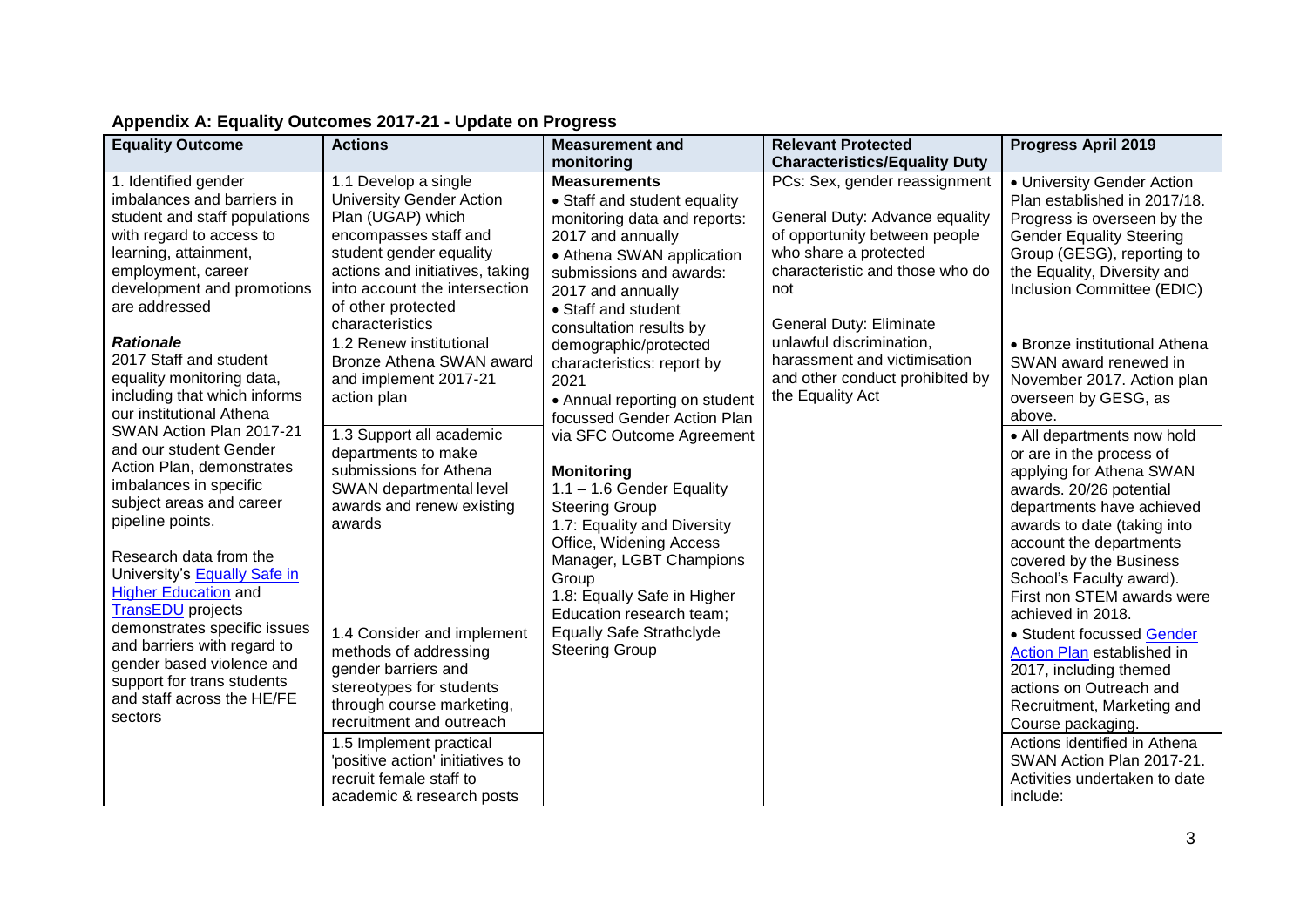| monitoring                                                                                                                                                                                                       | <b>Characteristics/Equality Duty</b>                                                                                                                                                                                                                                                                                                                                                                                                                                                                                                                                                                                                                                                                                                                                                                                                                                                                                                                                                                     |
|------------------------------------------------------------------------------------------------------------------------------------------------------------------------------------------------------------------|----------------------------------------------------------------------------------------------------------------------------------------------------------------------------------------------------------------------------------------------------------------------------------------------------------------------------------------------------------------------------------------------------------------------------------------------------------------------------------------------------------------------------------------------------------------------------------------------------------------------------------------------------------------------------------------------------------------------------------------------------------------------------------------------------------------------------------------------------------------------------------------------------------------------------------------------------------------------------------------------------------|
|                                                                                                                                                                                                                  |                                                                                                                                                                                                                                                                                                                                                                                                                                                                                                                                                                                                                                                                                                                                                                                                                                                                                                                                                                                                          |
| where they are under<br>represented<br>1.6 Implement career<br>development, progression<br>and staff retention initiatives<br>to address vertical and<br>horizontal occupational<br>segregation for female staff | • HR review of recruitment<br>marketing undertaken<br>• Positive representation of<br>senior females in high profile<br>recruitment campaigns<br>• Instructing search<br>consultants for senior roles to<br>provide appropriately gender<br>mixed shortlists<br>• University's family friendly<br>benefits, Happy to Talk<br>Flexible Working logo,<br>Athena SWAN award, Carer<br>Positive award advertised via<br>recruitment website<br>Actions identified in Athena<br>SWAN Action Plan 2017-21.<br>Activities undertaken to date<br>include:<br>• Reviewing imagery/profiles<br>used in Modern Apprentice<br>recruitment to impact gender<br>balance<br>• Unconscious Bias training<br>module incorporated as pre<br>requisite for specific staff<br>development programmes<br>• Strathclyde Aurora<br>Alumnae Network engaged<br>to provide recommendations<br>for University Management<br>on potential women's<br>leadership initiatives<br>•Commencement of Senior<br><b>Academic Promotion</b> |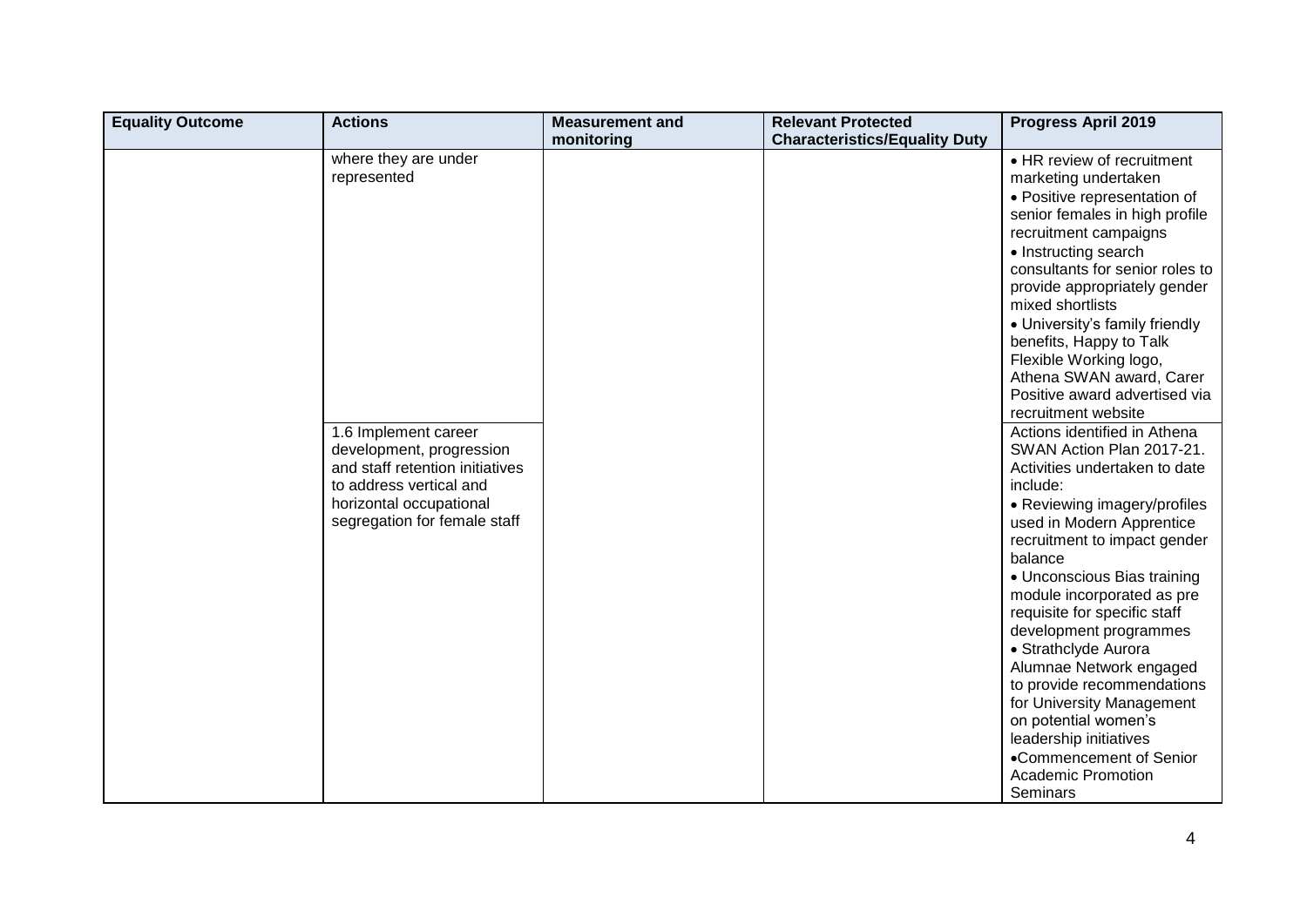| <b>Equality Outcome</b>                                                                                                                                                                                                                                                                                                          | <b>Actions</b>                                                                                                                                                                                                                                                | <b>Measurement and</b>                                                                                                                                                                                                                                                                                                            | <b>Relevant Protected</b>                                                                                                                                                                                                                                                             | <b>Progress April 2019</b>                                                                                                                                                                                                                                                                                                                                                                                                                                                        |
|----------------------------------------------------------------------------------------------------------------------------------------------------------------------------------------------------------------------------------------------------------------------------------------------------------------------------------|---------------------------------------------------------------------------------------------------------------------------------------------------------------------------------------------------------------------------------------------------------------|-----------------------------------------------------------------------------------------------------------------------------------------------------------------------------------------------------------------------------------------------------------------------------------------------------------------------------------|---------------------------------------------------------------------------------------------------------------------------------------------------------------------------------------------------------------------------------------------------------------------------------------|-----------------------------------------------------------------------------------------------------------------------------------------------------------------------------------------------------------------------------------------------------------------------------------------------------------------------------------------------------------------------------------------------------------------------------------------------------------------------------------|
|                                                                                                                                                                                                                                                                                                                                  |                                                                                                                                                                                                                                                               | monitoring                                                                                                                                                                                                                                                                                                                        | <b>Characteristics/Equality Duty</b>                                                                                                                                                                                                                                                  |                                                                                                                                                                                                                                                                                                                                                                                                                                                                                   |
|                                                                                                                                                                                                                                                                                                                                  | 1.7 Investigate and address<br>barriers and support needs of<br>trans applicants, students<br>and staff in further and higher<br>education                                                                                                                    |                                                                                                                                                                                                                                                                                                                                   |                                                                                                                                                                                                                                                                                       | • TransEDU research report<br>and recommendations for<br>HE/FE sector published.<br>• Institutional implementation<br>of recommendations in<br>progress, overseen by GESG<br>and Student Experience and<br><b>Enhancement Services</b><br>(SEES) LGBT Champions<br>Group                                                                                                                                                                                                          |
|                                                                                                                                                                                                                                                                                                                                  | 1.8 Investigate gender-based<br>violence across Scotland's<br>university campuses and<br>develop recommendations<br>for the HE/FE sector                                                                                                                      |                                                                                                                                                                                                                                                                                                                                   |                                                                                                                                                                                                                                                                                       | • Equally Safe in Higher<br><b>Education Toolkit for HE/FE</b><br>sector published and being<br>implemented via SFC<br>Outcome Agreements.<br>• Institutional implementation<br>of Toolkit being overseen by<br>Equally Safe@Strathclyde<br><b>Steering Group</b>                                                                                                                                                                                                                 |
| 2. Awareness of and support<br>for mental health and other<br>aspects of wellbeing among<br>students and staff are<br>increased<br><b>Rationale</b><br>(Sector evidence indicates<br>an increasing demand for<br>relevant support services and<br>a need to embed mental<br>health and wellbeing actions<br>across institutions) | 2.1 Develop and implement<br>the University's Student<br><b>Mental Health Action Plan</b><br>2.2 Monitor, evaluate and<br>report on student and staff<br>uptake of relevant wellbeing<br>support services; disclosure<br>rates of mental health<br>conditions | <b>Measurements</b><br>• Student and staff<br>wellbeing/support services<br>uptake and disclosure data:<br>report by 2021<br>• Progress against Mental<br>Health Action Plan: report by<br>2021<br><b>Monitoring</b><br>Wellbeing Manager;<br><b>Disability Services Manager;</b><br>Occupational Health, Safety<br>and Wellbeing | <b>PCs: Disability</b><br>General Duty: Advance equality<br>of opportunity between people<br>who share a protected<br>characteristic and those who do<br>not<br>General Duty: Foster good<br>relations between people who<br>share a protected characteristic<br>and those who do not | • Appointment of: Wellbeing<br>Manager, Mental Health<br>Adviser, 9 x 0.4 FTE new<br>counsellors, Mental Health<br>Adviser (Suicide Prevention)<br>• New single shared<br>assessment process for<br>students presenting with<br>mental health issues<br>• Specialist on-campus Rape<br>Crisis provision to support<br>students experiencing issues<br>of gender based violence<br>• Set up and delivery of a<br>Student Minds peer support<br>programme<br>• Launch of a twilight |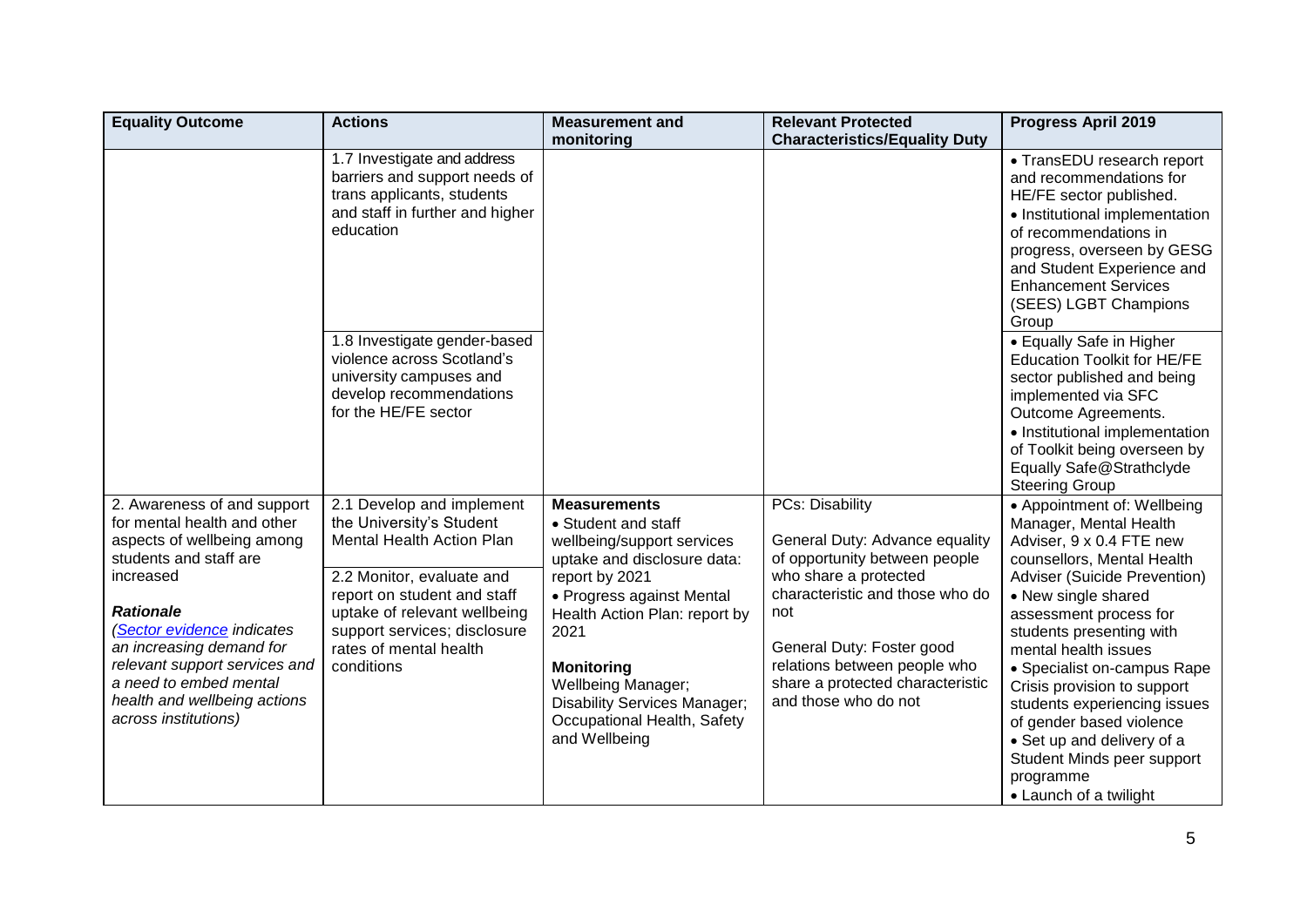| <b>Equality Outcome</b>                                                                                                                                                                                                                                                                                                                                                                | <b>Actions</b>                                                                                                                                                                                                                                                  | <b>Measurement and</b>                                                                                                                                                                                                                                                                                                                                   | <b>Relevant Protected</b>                                                                                                                       | <b>Progress April 2019</b>                                                                                                                                                                                                                                                                                                                                                                                     |
|----------------------------------------------------------------------------------------------------------------------------------------------------------------------------------------------------------------------------------------------------------------------------------------------------------------------------------------------------------------------------------------|-----------------------------------------------------------------------------------------------------------------------------------------------------------------------------------------------------------------------------------------------------------------|----------------------------------------------------------------------------------------------------------------------------------------------------------------------------------------------------------------------------------------------------------------------------------------------------------------------------------------------------------|-------------------------------------------------------------------------------------------------------------------------------------------------|----------------------------------------------------------------------------------------------------------------------------------------------------------------------------------------------------------------------------------------------------------------------------------------------------------------------------------------------------------------------------------------------------------------|
|                                                                                                                                                                                                                                                                                                                                                                                        |                                                                                                                                                                                                                                                                 | monitoring                                                                                                                                                                                                                                                                                                                                               | <b>Characteristics/Equality Duty</b>                                                                                                            |                                                                                                                                                                                                                                                                                                                                                                                                                |
|                                                                                                                                                                                                                                                                                                                                                                                        |                                                                                                                                                                                                                                                                 |                                                                                                                                                                                                                                                                                                                                                          |                                                                                                                                                 | counselling provision<br>(Monday to Thursday 5pm to<br>8pm)<br>• Implementation of<br>Silvercloud, an On-line CBT<br>support programme<br>• Launch of "Mind Gym" a<br>menu of preventative<br>wellbeing programmes for<br>students to refer to directly<br>•Launch of a new Employee<br>Assistance Programme for<br><b>Staff</b><br>•Regular Staff Wellbeing<br>Events                                         |
| 3. Any barriers for minority<br>ethnic students and staff with<br>regard to access to learning,<br>attainment, employment,<br>career development and<br>promotions are identified and<br>an institutional plan to<br>address these is developed<br><b>Rationale</b><br>Equality monitoring data<br>demonstrates: (a) University<br>BME staff population in line<br>with UK average and | 3.1 Collate, disaggregate<br>and analyse ethnicity data<br>with relation to potential and<br>current students and staff,<br>using appropriate<br>parameters (e.g. review<br>datasets used by Advance<br>HE's Race Equality Charter)<br>3.2 If appropriate, work | <b>Measurements</b><br>• Staff and student equality<br>monitoring data and reports:<br>2017 and annually<br>• Race Equality Charter Mark<br>membership and/or award<br>submission<br><b>Monitoring</b><br>3.1 Equality and Diversity<br>Office; Strategy and Policy;<br>Human Resources Office<br>3.2-3.3 Equality, Diversity<br>and Inclusion Committee | PCs: Race<br>General Duty: Advance equality<br>of opportunity between people<br>who share a protected<br>characteristic and those who do<br>not | • Ethnicity data for current<br>staff/students reported on<br>annually via Staff and<br><b>Student Equality Monitoring</b><br>Reports.<br>• Initial analysis of student<br>attainment data by ethnicity<br>conducted in 2018, with<br>further analysis/identification<br>of actions planned in 2019/20<br>• Equal pay monitoring<br>shows a pay gap in favour of<br><b>BME</b> staff<br>• Charter Mark scoping |
| significantly above Scottish<br>average (b) University BME<br>student population in line<br>with Scottish average and<br>significantly below UK<br>average.                                                                                                                                                                                                                            | towards an institutional Race<br><b>Equality Charter Mark award</b><br>3.3 Develop an action plan<br>to address any barriers for<br>minority ethnic students and<br>staff, taking into account the                                                              |                                                                                                                                                                                                                                                                                                                                                          |                                                                                                                                                 | planned for 2019/20<br>• Charter Mark scoping<br>planned for 2019/20                                                                                                                                                                                                                                                                                                                                           |
|                                                                                                                                                                                                                                                                                                                                                                                        | intersection of other                                                                                                                                                                                                                                           |                                                                                                                                                                                                                                                                                                                                                          |                                                                                                                                                 |                                                                                                                                                                                                                                                                                                                                                                                                                |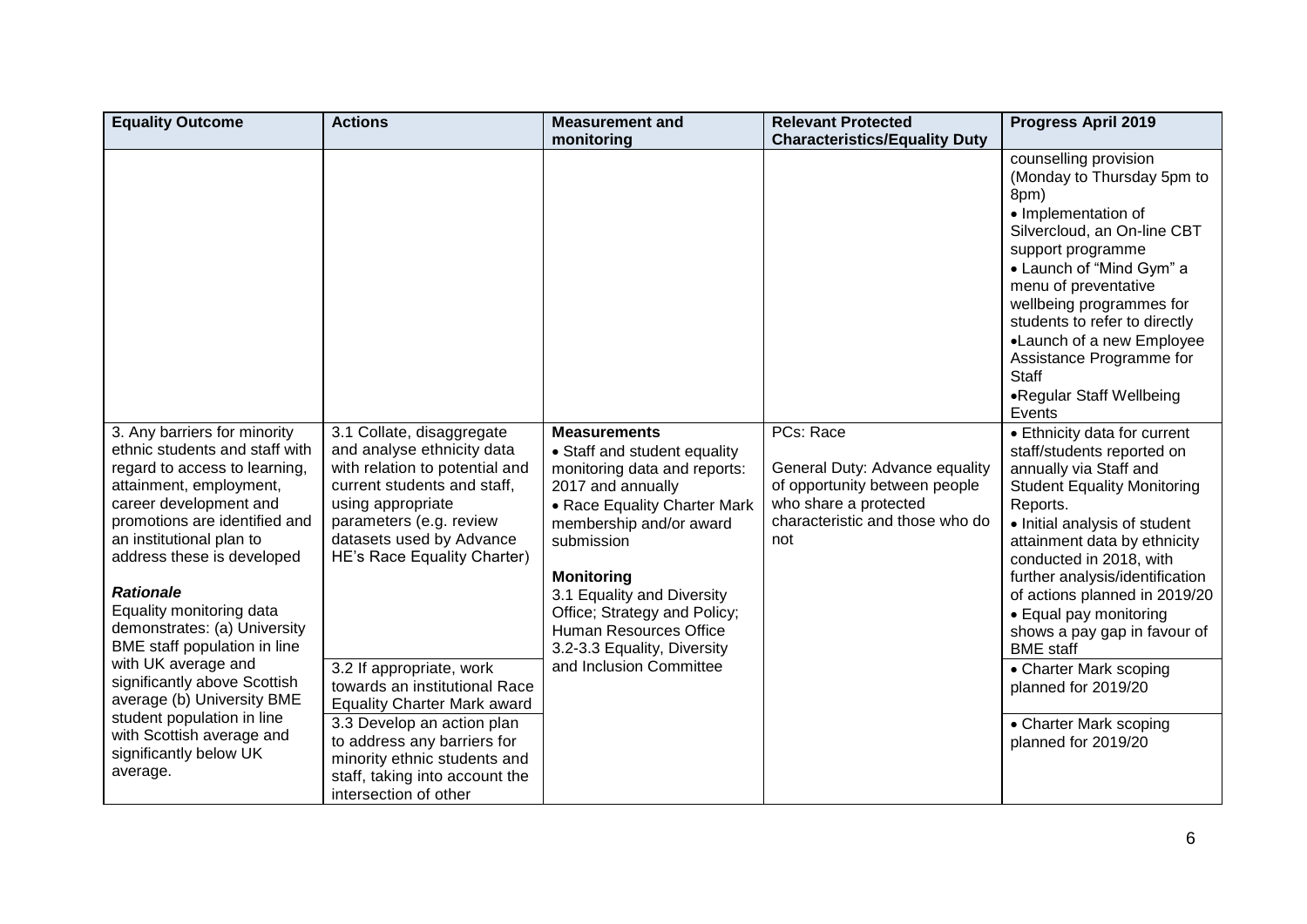| <b>Equality Outcome</b>                                                                                                                                                                                                                                                                                                                                                                                 | <b>Actions</b>                                                                                                                                                                                                    | <b>Measurement and</b>                                                                                                                                                                                                                               | <b>Relevant Protected</b>                                                                                                                                                                                                                                                                     | <b>Progress April 2019</b>                                                                                                                                                                                                                                                                                                        |
|---------------------------------------------------------------------------------------------------------------------------------------------------------------------------------------------------------------------------------------------------------------------------------------------------------------------------------------------------------------------------------------------------------|-------------------------------------------------------------------------------------------------------------------------------------------------------------------------------------------------------------------|------------------------------------------------------------------------------------------------------------------------------------------------------------------------------------------------------------------------------------------------------|-----------------------------------------------------------------------------------------------------------------------------------------------------------------------------------------------------------------------------------------------------------------------------------------------|-----------------------------------------------------------------------------------------------------------------------------------------------------------------------------------------------------------------------------------------------------------------------------------------------------------------------------------|
|                                                                                                                                                                                                                                                                                                                                                                                                         |                                                                                                                                                                                                                   | monitoring                                                                                                                                                                                                                                           | <b>Characteristics/Equality Duty</b>                                                                                                                                                                                                                                                          |                                                                                                                                                                                                                                                                                                                                   |
| Principles and evidence<br>underpinning Advance HE's<br>Race Equality Charter<br>identify specific racial<br>inequalities impacting the<br>higher education sector                                                                                                                                                                                                                                      | protected characteristics                                                                                                                                                                                         |                                                                                                                                                                                                                                                      |                                                                                                                                                                                                                                                                                               |                                                                                                                                                                                                                                                                                                                                   |
| 4. The University<br>environment is fully inclusive<br>of British Sign Language<br>(BSL) users and any barriers<br>to participation in study, work<br>or use of facilities are<br>addressed<br><b>Rationale</b><br><b>Barriers to BSL users</b><br>accessing public services,<br>employment and education<br>identified and addressed<br>nationally via the BSL<br>(Scotland) Act and National<br>Plan. | 4.1 Develop and publish a<br>University BSL Plan by<br>October 2018 (in line with<br>the BSL Act), to support and<br>improve the participation<br>and experience of University<br>students, staff and visitors    | <b>Measurements</b><br>• Progress against actions in<br>the University BSL Plan:<br>2018/19 onwards<br><b>Monitoring</b><br>• Disability Services<br>Manager; Equality and<br>Diversity Office; Equality,<br>Diversity and Inclusion<br>Committee    | <b>PCs: Disability</b><br>General Duty: Advance equality<br>of opportunity between people<br>who share a protected<br>characteristic and those who do<br>not                                                                                                                                  | · BSL Plan developed and<br>published in October 2018,<br>ongoing progress to be<br>reported to EDIC                                                                                                                                                                                                                              |
| 5. The University<br>environment is fully inclusive<br>of LGBT students and staff<br>and any barriers to<br>participation in study, work or<br>use of facilities are<br>addressed<br><b>Rationale</b><br>External evidence, such as<br>that contained within LGBT<br>Youth Scotland surveys,                                                                                                            | 5.2 Apply for LGBT Youth<br>Scotland's LGBT Charter<br>Mark for SEES, to support<br>proactive inclusion of LGBT<br>students and staff<br>5.3 Implement the<br>recommendations of the<br>TransEDU research project | <b>Measurements</b><br>• Achievement of LGBT<br>Charter Mark and progress<br>against associated actions<br>identified: 2019 onwards<br>• Staff and student<br>consultation results by<br>demographic/protected<br>characteristics: report by<br>2021 | <b>PCs: Sexual orientation</b><br>General Duty: Advance equality<br>of opportunity between people<br>who share a protected<br>characteristic and those who do<br>not<br>General Duty: Foster good<br>relations between people who<br>share a protected characteristic<br>and those who do not | • Application for LGBT<br>Charter Mark initiated in<br>2018, overseen by LGBT<br><b>Champions Group</b><br>• Institutional implementation<br>of TransEDU<br>recommendations in<br>progress, overseen by GESG<br>and SEES LGBT Champions<br>Group. Activities in progress<br>include review of LGBT/trans<br>policies and specific |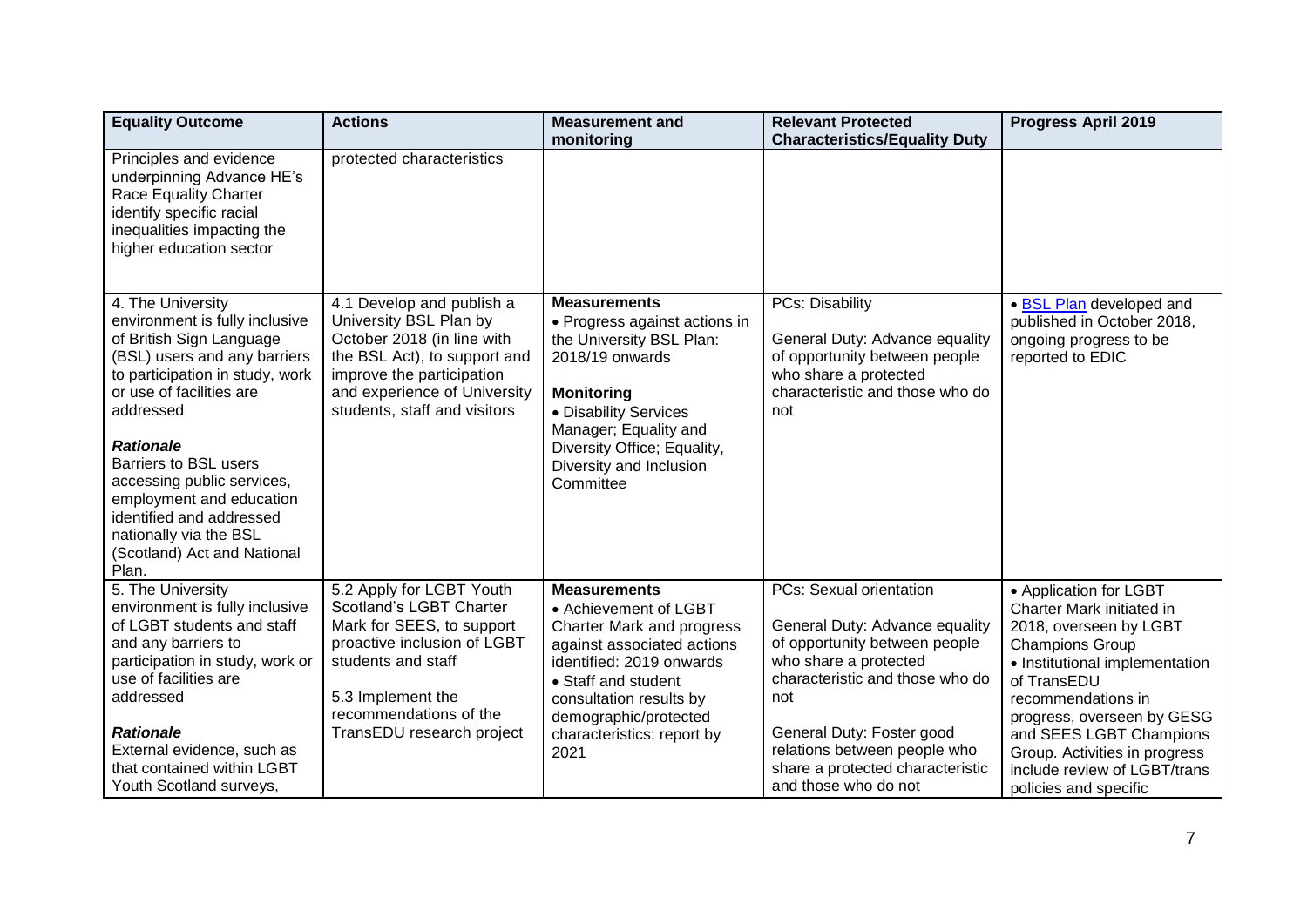| <b>Equality Outcome</b>                                                                                                                                                                                                                                                                                                                                                                                                            | <b>Actions</b>                                                                                                                                                                                                                                                                                       | <b>Measurement and</b>                                                                                                                                                                                                                                                                                                                                                                                                           | <b>Relevant Protected</b>                                                                                                                                                                                                                                                       | <b>Progress April 2019</b>                                                                                                                                                                                                                                                                |
|------------------------------------------------------------------------------------------------------------------------------------------------------------------------------------------------------------------------------------------------------------------------------------------------------------------------------------------------------------------------------------------------------------------------------------|------------------------------------------------------------------------------------------------------------------------------------------------------------------------------------------------------------------------------------------------------------------------------------------------------|----------------------------------------------------------------------------------------------------------------------------------------------------------------------------------------------------------------------------------------------------------------------------------------------------------------------------------------------------------------------------------------------------------------------------------|---------------------------------------------------------------------------------------------------------------------------------------------------------------------------------------------------------------------------------------------------------------------------------|-------------------------------------------------------------------------------------------------------------------------------------------------------------------------------------------------------------------------------------------------------------------------------------------|
|                                                                                                                                                                                                                                                                                                                                                                                                                                    |                                                                                                                                                                                                                                                                                                      | monitoring                                                                                                                                                                                                                                                                                                                                                                                                                       | <b>Characteristics/Equality Duty</b>                                                                                                                                                                                                                                            |                                                                                                                                                                                                                                                                                           |
| highlight specific issues and<br>areas for improvement with<br>regard to LGBT inclusivity for<br>young people.<br>Research data from the<br>University's TransEDU<br>project.                                                                                                                                                                                                                                                      |                                                                                                                                                                                                                                                                                                      | <b>Monitoring</b><br><b>LGBT Champions Group;</b><br>Equality, Diversity and<br><b>Inclusion Committee</b>                                                                                                                                                                                                                                                                                                                       | General Duty: Eliminate<br>unlawful discrimination,<br>harassment and victimisation<br>and other conduct prohibited by<br>the Equality Act                                                                                                                                      | staff/student<br>training/awareness raising                                                                                                                                                                                                                                               |
| 6. Equality and inclusion are<br>embedded in the student<br>curriculum and in staff<br>learning and development<br><b>Rationale</b><br>Sector evidence, such as the<br><b>Higher Education Academy's</b><br>report into Equality and<br>diversity in learning and<br>teaching in Scottish<br>universities, identifies an<br>absence of holistic<br>approaches to embedding<br>equality across the<br>curriculum across the sector. | 6.1 Research methods of<br>consistently embedding<br>equality, diversity and<br>inclusion (EDI) in the<br>curricula and staff<br>development programmes<br>6.2 Develop university wide<br>recommendations for<br>approaches to embedding<br>EDI across curricula and staff<br>development programmes | <b>Measurements</b><br>• Development of<br>recommendations for<br>approaches to embedding<br>EDI across curricula and staff<br>development programmes<br>• Staff and student<br>consultation results by<br>demographic/protected<br>characteristics: report by<br>2021<br><b>Monitoring</b><br>Equality and Diversity Office;<br>Organisational and Staff<br>Development Unit; Equality,<br>Diversity and Inclusion<br>Committee | PCs: All<br>General Duty: Foster good<br>relations between people who<br>share a protected characteristic<br>and those who do not<br>General Duty: Eliminate<br>unlawful discrimination,<br>harassment and victimisation<br>and other conduct prohibited by<br>the Equality Act | • PG student intern engaged<br>to conduct research into<br>methods of implementing a<br>consistent approach to<br>building EDI into curricula<br>and develop<br>recommendations in<br>Semester 2 of 2019                                                                                  |
| 7: Facilities and support for<br>students or staff who identify<br>with a religious faith or other<br>belief system are enhanced.<br><b>Rationale</b><br>Equality monitoring data<br>demonstrates that a<br>significant percentage of<br>students identify with a                                                                                                                                                                  | 7.1 Develop a Faith, Belief<br>and Culture Fund, providing<br>University funding to student<br>societies to support activities<br>that celebrate the diversity of<br>the University community<br>and further understanding<br>between groups and<br>communities                                      | <b>Measurements</b><br>• Staff and student<br>consultation results by<br>demographic/protected<br>characteristics: report by<br>2021<br>• Evidence/data on student<br>and staff uptake of and<br>engagement with Interfaith<br>and Chaplaincy services and                                                                                                                                                                       | PCs: Religion and Belief<br>General Duty: Advance equality<br>of opportunity between people<br>who share a protected<br>characteristic and those who do<br>not                                                                                                                  | • Faith, Belief and Culture<br>Fund established<br>• Ongoing provision of social,<br>learning and sacred space<br>for people of all faiths and<br>none via the University<br><b>Chaplaincy Centre. Support</b><br>provided by chaplains from<br>wider religions and belief<br>communities |